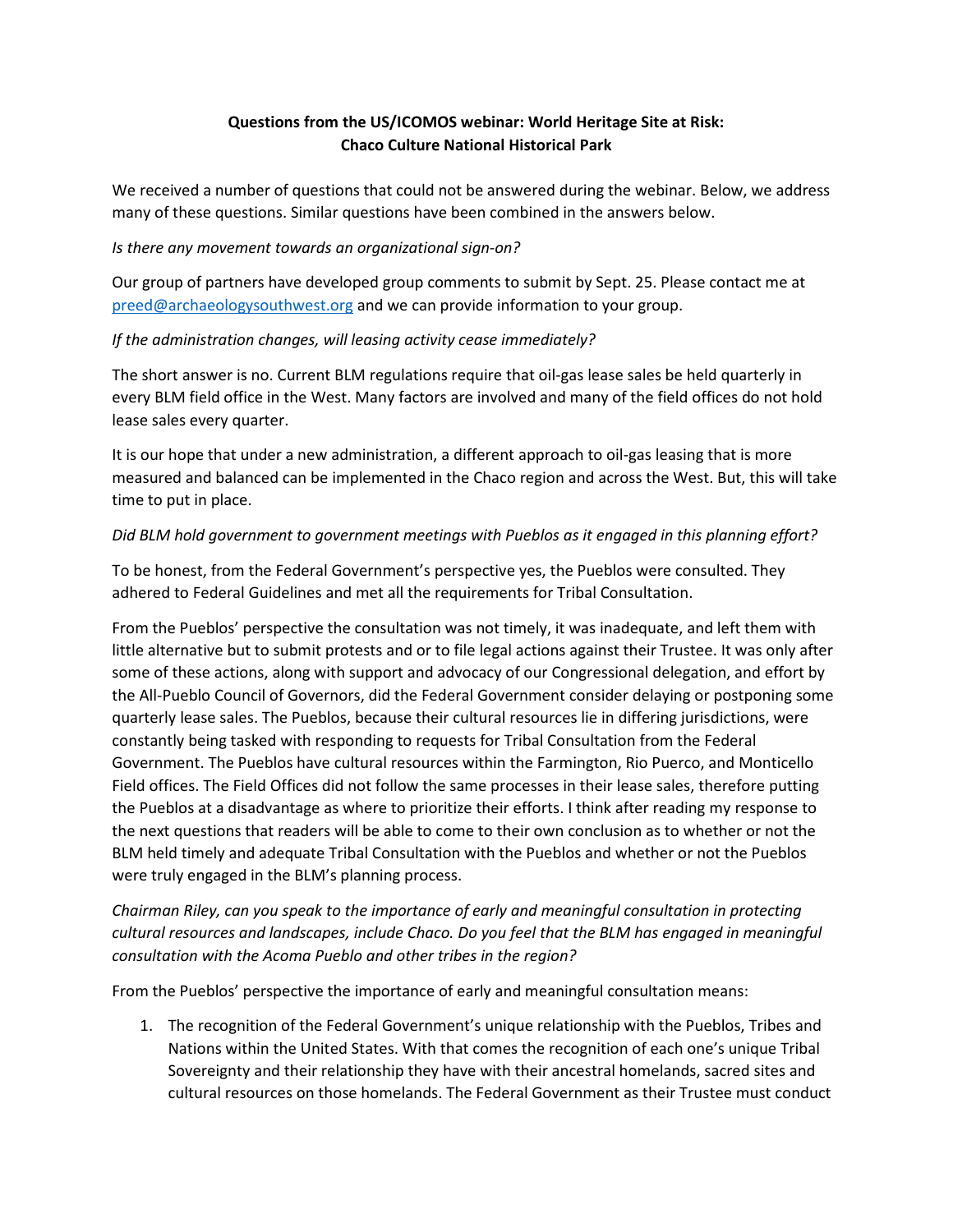early and meaningful consultation with the appropriate Pueblo, Tribe and Nation on any Federal action that affects their Sovereignty to protect their cultural resources, especially on Federally controlled lands no matter the department or agency that has jurisdiction over those lands.

- 2. Early and meaningful consultation means at the inception of any Federal Action, Pueblos, Tribes, and Nations should be asked to be a part of the planned action to provide the meaningful consultation to lessen the delay of those actions, to reduce the cost of legal actions in the future and to be a planning partner as the action moves forward. In this case Chaco Canyon has been recognized and is well documented to be the ancestral homelands of the current pueblo people in New Mexico and Arizona. As a Trustee, the Federal Government should do everything within its power to protect the cultural resources of the Pueblo People. Much has already been done without the Pueblos' notification or consent since the day Chaco was discovered. However now that some of these lands are under the jurisdiction of the Federal Government, whether it be the National Park Service, Bureau of Land Management or the Bureau of Indian Affairs, they are all under the department of the Interior. As such, the Pueblos' expect that the Federal Government will live up to its responsibilities as its Trustee to protect their interests. In most cases the Pueblos, Tribes and Nations have no choice but to take legal action due to the lack of early and meaningful consultation. Taking legal action against the Federal Government on these leases on a quarterly basis is costly to the any Pueblo, Tribe or Nation.
- 3. The Pueblos also consider consultation to mean that it is an ongoing conversation between the Pueblos and Federal authorities. The BLM has had a long history of consultation with the Navajo Nation being the current Tribal Entity within the region. However as stated before recognizing that Pueblo Ancestral cultural resources can only be identified by pueblo cultural experts, and that neither the BLM nor the Navajo Nation have Pueblo cultural experts, it is logical that the Federal Government would reach out to the Pueblos to consult with them about the 19 pueblos' cultural resources. A single meeting, a letter requesting a response, or a single video or conference call does not constitute meaningful consultation. Why? Because there are always changes that can affect any Federal Action. In this administration we have experienced; changes in administrative staff, budgetary constraints, travel expenses, scheduling conflicts, lack of time, staff and financial resources in light of the Covid-19 pandemic to respond within the timeframes of the Federal Government, prior to and during this pandemic.
- 4. During my appointment as the Acoma Governor, the Pueblos asked and upon request of the BLM the Pueblos submitted a proposal to the BLM to do a limited cultural survey on lease parcels with a high probability of being put up for lease by the BLM. The survey was to be an example of how the pueblos could work to identify pueblo cultural resources on or near the proposed withdrawal area under the then Chaco Canyon Protection Act Draft Bill. The purpose was to show BLM how quickly such a survey, done by Pueblo Cultural experts could be done in order to provide BLM with the information about Pueblo cultural resources that they did not have available prior to BLM lease sales. To my limited knowledge, funding by the Department of Interior, Bureau of Land Management has not been authorized.
- 5. Such surveys done by Pueblo Cultural Experts would provide the BLM with information currently lacking in their Resource Management Plan Amendment. No such surveys have been done in the past nor have any documents been made available to the Pueblos that the Pueblos feel address their interests in protecting their cultural resources on these proposed lease parcels. Such a survey would meet the intent of the National Environmental Policy Act as well as the National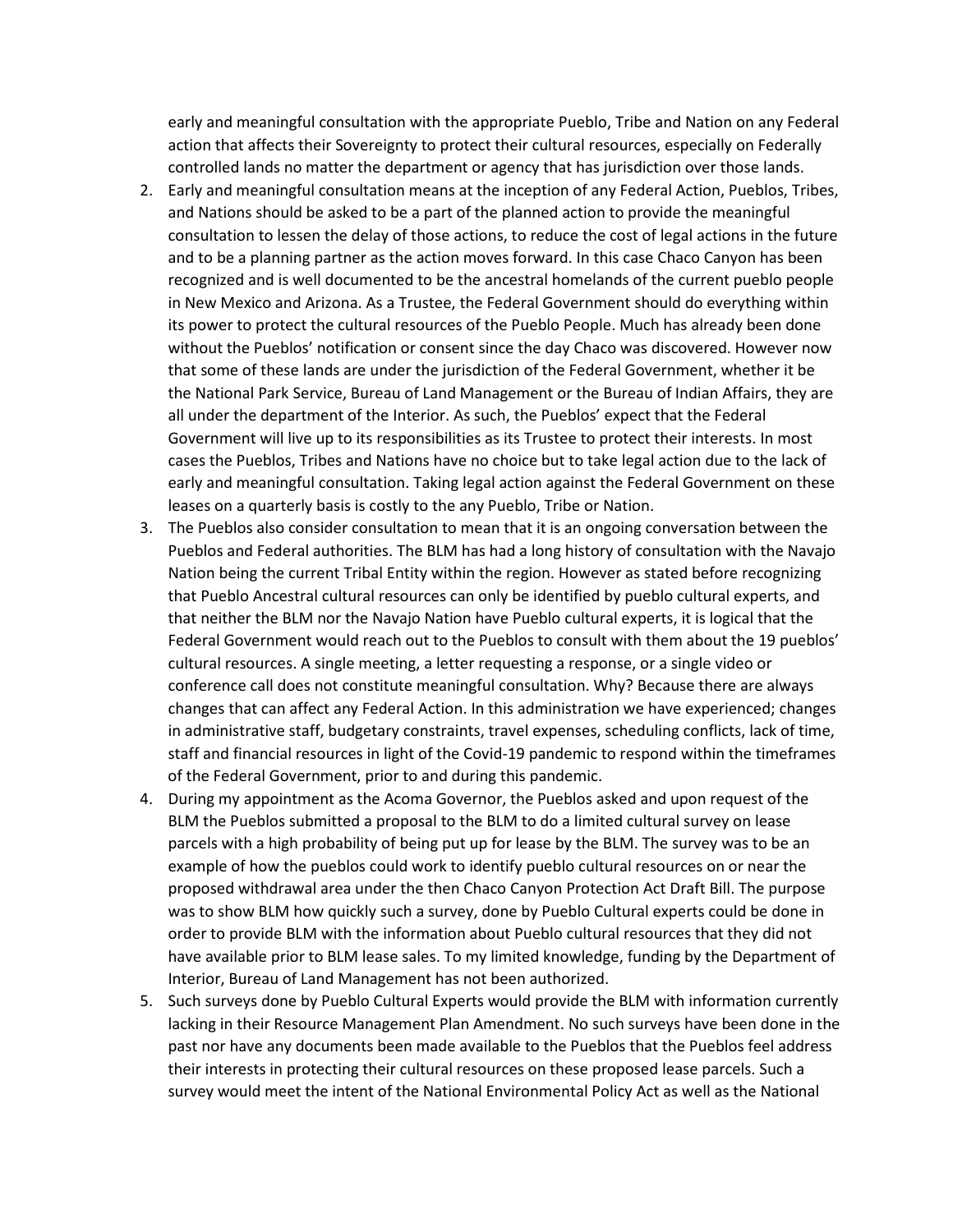Historic Preservation Act where it is the responsibility of the Federal Government to identify and preserve historic and archeological sites that could possibility be placed on the Register of Historic Places. Under section 106 of the NHPA is where Pueblos, Tribes and Nations have been given the opportunity in the past to have meaningful and adequate consultation to protect their cultural resources. Some of which like Chaco Culture National Historic Park and some of its outliers have been protected. In addition, Pueblo Cultural Resources include not only sacred sites, it includes water sources, plants, animals, mineral resources to mention a few.

6. The Pueblos' position has always been that the BLM has no Pueblo Cultural Experts or documents to adequately protect Pueblo Cultural Resources. The Pueblos' position is that only Pueblo Cultural Experts can identify their cultural resources and only ask that they be given the same opportunity as BLM has given other Tribes and Nations in the area to identify and protect their cultural resources. As their Trustee, it is their responsibility to protect and defend the interests of their beneficiary, the Pueblos of New Mexico and Arizona.

So, in my opinion, no, the Federal Government has not engaged in meaningful consultation with the Pueblos. I cannot speak for the other Tribes and Nations as to whether they were meaningfully consulted on this matter.

*You spoke about how this recent community engagement program (virtual meetings) was a farce. Can you speak a bit about earlier efforts went, if they were more appropriate, what results may have come from them, and what we can do moving forward to strengthen the outcomes?*

Correction, I did not state that the virtual meetings addressing community engagement was a farce. I think that I addressed in my previous response about earlier efforts that they were not meaningful or adequate. If virtual tribal consultation was/is being done it is in my opinion still inadequate due to the number of parcels being proposed for lease sale and the limited time to respond to each proposal. The Pueblos lack the staff and resources to adequately respond much less access to the internet, in some case and the technology to be present and respond virtually.

Moving forward, I would ask, as I did before, for concerned citizens to submit responses to this issue via the sites that were provided. Also contact your Congressional delegation to express your opinion on this matter, especially those who may be on important House or Senate Committees that involve such matters of the Department of the Interior or the Bureau of Land Management. Ask them to contact the Senators of New Mexico to provide support to continue with their efforts on the Chaco Canyon Protection Bill. As well as their representative on the House side to learn more about the Bill that was previously passed. Ask your representatives to contact the DOI Secretary to ask about funding the Pueblo Cultural Survey and to emphasize that only Pueblo Experts can do such a survey and to work with the Pueblos to conduct such a survey

*Any way to expand the area and recapture more land. Thinking ACHP hearing in Montana and the Blackfoot nation under Obama to delete gas exploratory leases? And, can an ecological review to protect water, plants, wolves, etc. be useful to expand and connect to cultural boundaries such as Cascade-Siskiyou National Monument that was expanded by President Obama?*

The land surrounding Chaco Culture National Historic Park has a variety of land owners and managers, including Bureau of Land Management (BLM), Navajo Nation, Navajo allotted land, State of New Mexico Trust lands, and private, and is known as the Checkerboard. This mixed jurisdiction makes it extremely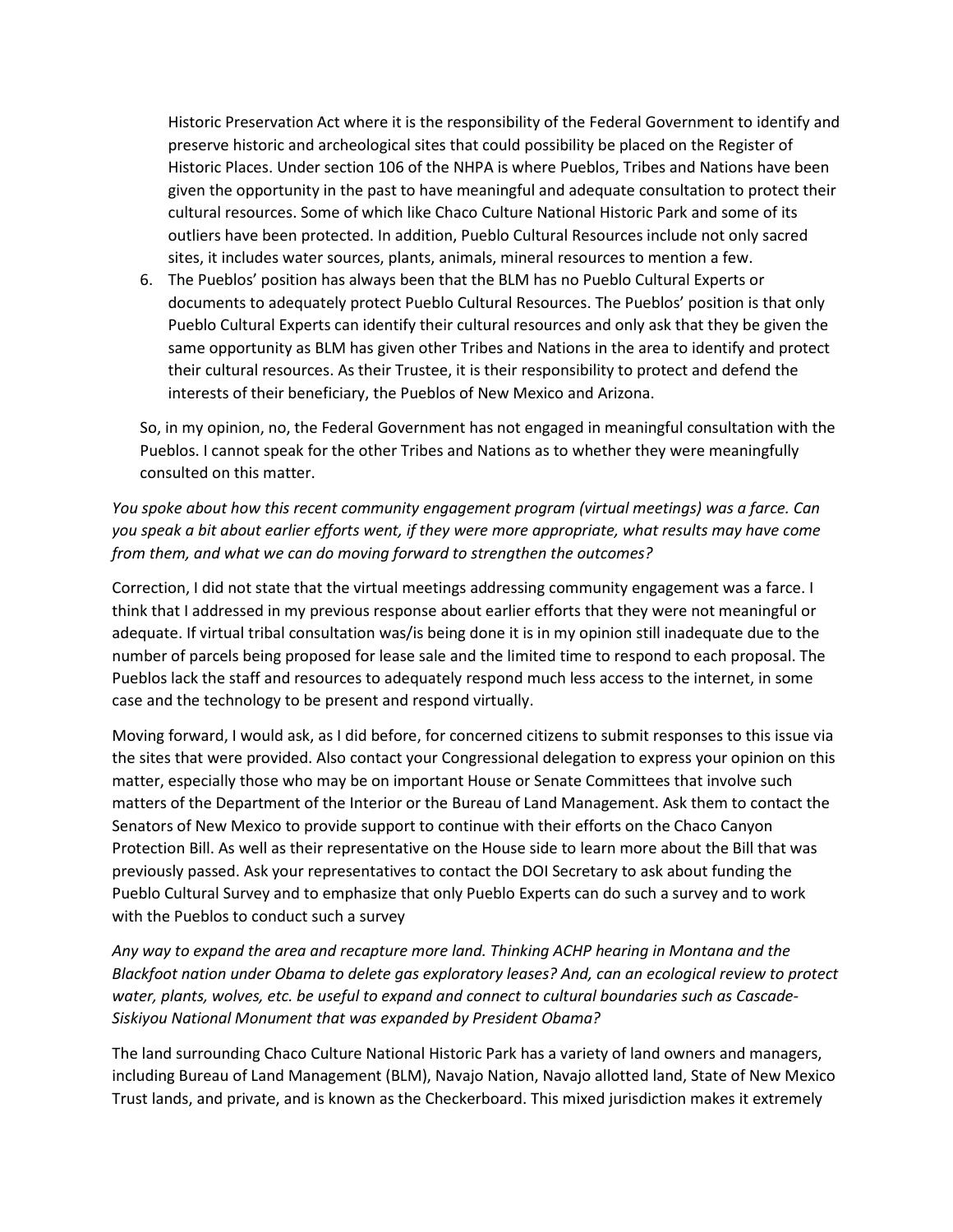difficult to pursue any single policy for these lands. Expansion of the National Park is not a viable alternative and pursing a BLM National Conservation Area would be difficult given the mixed land ownership.

What we have learned from working more closely with Tribes, particularly the Pueblo of Acoma, is that the natural and cultural worlds are closely linked. An ecological approach could be helpful in Greater Chaco but given the complicated land jurisdiction, taking an approach similar to that used at the *Cascade-Siskiyou National Monument* would be difficult to implement.

*In the early 1990s, the NASA Stennis Space facility conducted remote sensing exploration of Chaco Canyon and merged it with previous images. Do you know if this is being used for management and protection of Chaco Canyon Park and the surrounding area?*

NASA imagery, other satellite data, and LiDAR data are currently being used by Federal agencies and researchers to better understand and manage the Greater Chaco Landscape.

#### *How are the outliers affected by the proposed leases?*

Surrounding Chaco Canyon are hundreds of outlying, affiliated great house communities. Many of these Outliers are located in the areas impacted by the BLM and BIA management plans and EIS documents. Because these sites are outside the Park boundaries, they do not have adequate protection from encroaching oil-gas leasing. Aside from insisting that the 10-mile cultural protection zone be honored by BLM in all future leasing, one of our initiatives involves asking the Federal Agencies to increase the protective zones around Chacoan Outliers and other sensitive cultural properties across Greater Chaco.

### *Is there a group of professional indigenous archaeologists ready to become involved? Or is that not the point? I understand the need to involve to involve the community as Mr. Riley is now describing.*

There are a number of Native-owned archaeological companies that work across the Southwest, on a variety of projects that require archaeological work prior to development. We have not yet had contact with folks who want to be directly involved in the Greater Chaco protection efforts but are certainly open to partnering. One of the difficult issues relates to funding. The oil-gas environmental and cultural work related to permitting is funded directly by the companies doing the drilling. They hire professionals to complete the work. BLM and BIA review the reports that are submitted but do not fund any of the cultural work or choose the archaeologists and cultural staff to complete the work. For Navajo Nation lands, Native companies have preference for the work but this is not the case for BLM and other lands.

The Navajo-Gallup Water Supply project that Mr. Riley referred to is a little different because the Bureau of Reclamation (BOR) as the Federal agency completing the project has both the regulatory authority and the funding. Thus, BOR was able to fund Tribes directly to complete background work and fieldwork. It is safe to say that the cultural work being completed for oil-gas development across Greater Chaco would benefit from much greater involvement by the Tribes. The DOI-sponsored ethnographic-cultural project that was funded for \$1 million in 2019 has yet to be undertaken because of the covid-19 pandemic. The Tribes, APCG, the NM Congressional delegation, and our partnership has pushed the Agencies to delay completing the current planning process until results of the ethnographic-cultural project are available.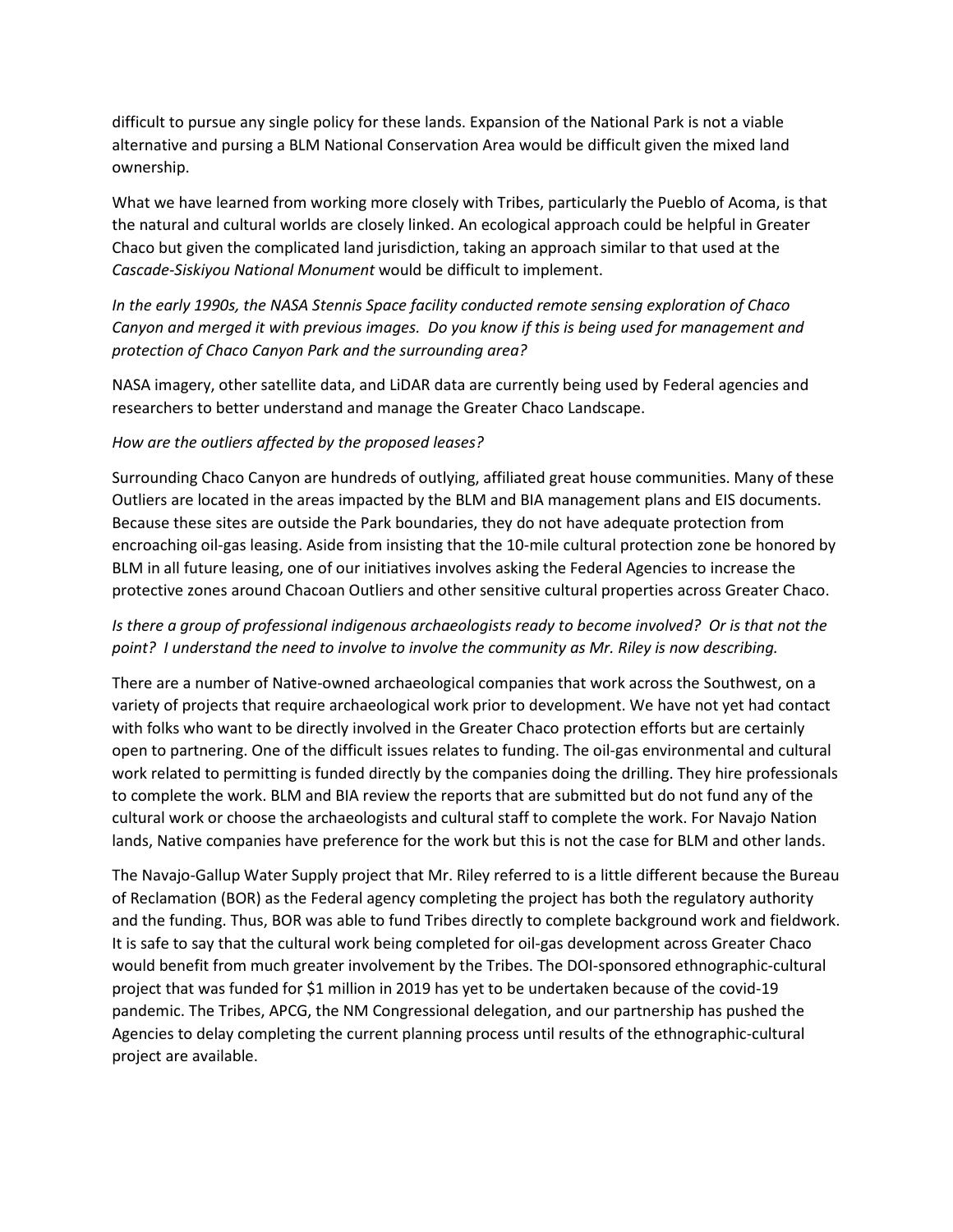## *Is there any contact with/from UNESCO or move towards putting the site on World Heritage list of sites in danger?*

US/ICOMOS is looking at a range of actions to take and will make a decision based upon what is most likely to generate the popular and political support needed for the protection and preservation of the Greater Chaco Landscape.

# *Fracking messes with underground cavities. What is the impact of underground tremors and increased heavy traffic on fragile ancient walls? Is fracking a reality near Chaco? If so, could it cause earthquakes at the World Heritage site?*

So far with the data in hand, the Greater Chaco Landscape has not seen increased seismicity from the fracking that has occurred. In other states, such as Oklahoma, fracking has caused a large uptick in seismicity, with hundreds of smaller earthquakes. This has been attributed in large part to the practice of injecting wastewater at high pressure and in very large quantifies – two practices that not used currently in New Mexico. The staff at Chaco Park and other groups are monitoring this situation closely.

### *How do these leases impact water? And, is there a way to contest via water rights?*

Development and fracking of these leases requires a tremendous amount of water—in the millions of gallons per well—and will most definitely impact both groundwater quantity, as well as quality. Oil and gas companies will have to secure or otherwise acquire groundwater rights to develop, but they never seem to have any trouble with that. One potential impact of this rampant development is the possibility that nearby fracking operation could easily dry out aquifers that local Navajo residents rely on. Unfortunately, there is no easy legal argument to be made here until after the damage is done.

# *What discretion does BIA have over Indian allotments--are they required to permit oil & gas development as part of their trust responsibilities?*

BIA provides approval to leases on allotted lands and BLM issues the final approval to drill. BIA and Navajo Nation (on allotted lands) are required to complete NEPA environmental and Section 106 cultural studies prior to approval. The leasing process, however, is in the hands of the allotment holders, who conduct their own negotiations with oil-gas companies.

### *Can NM's U.S. Senators put pressure on DOI to delay the auction?*

The current issue is not about an individual lease sale or auction. The focus is on the BLM amendment to the resource management plan and BIA's EIS process. Both New Mexico Senators Udall and Heinrich have been very supportive of our efforts to protect Greater Chaco for years now. Their pressure on DOI in May was very important as Secretary Bernhardt agreed to move the deadline for comments and public participation to Sept. 25. Along with the All-Pueblo Council of Governors, the entire New Mexico Congressional delegation has recently asked DOI to extend the comment and public participation period indefinitely. Unfortunately, it is unlikely that the deadline would be extended again.

## *Does NPCA have a web page devoted to this lease sale with bullet points or comment suggestions that we can incorporate into our comments?*

The NPCA [online comment portal](about:blank) will take you to a draft comment letter that addresses the key issues with the Resource Management Plan. Members of the public are encouraged to personalize and add to